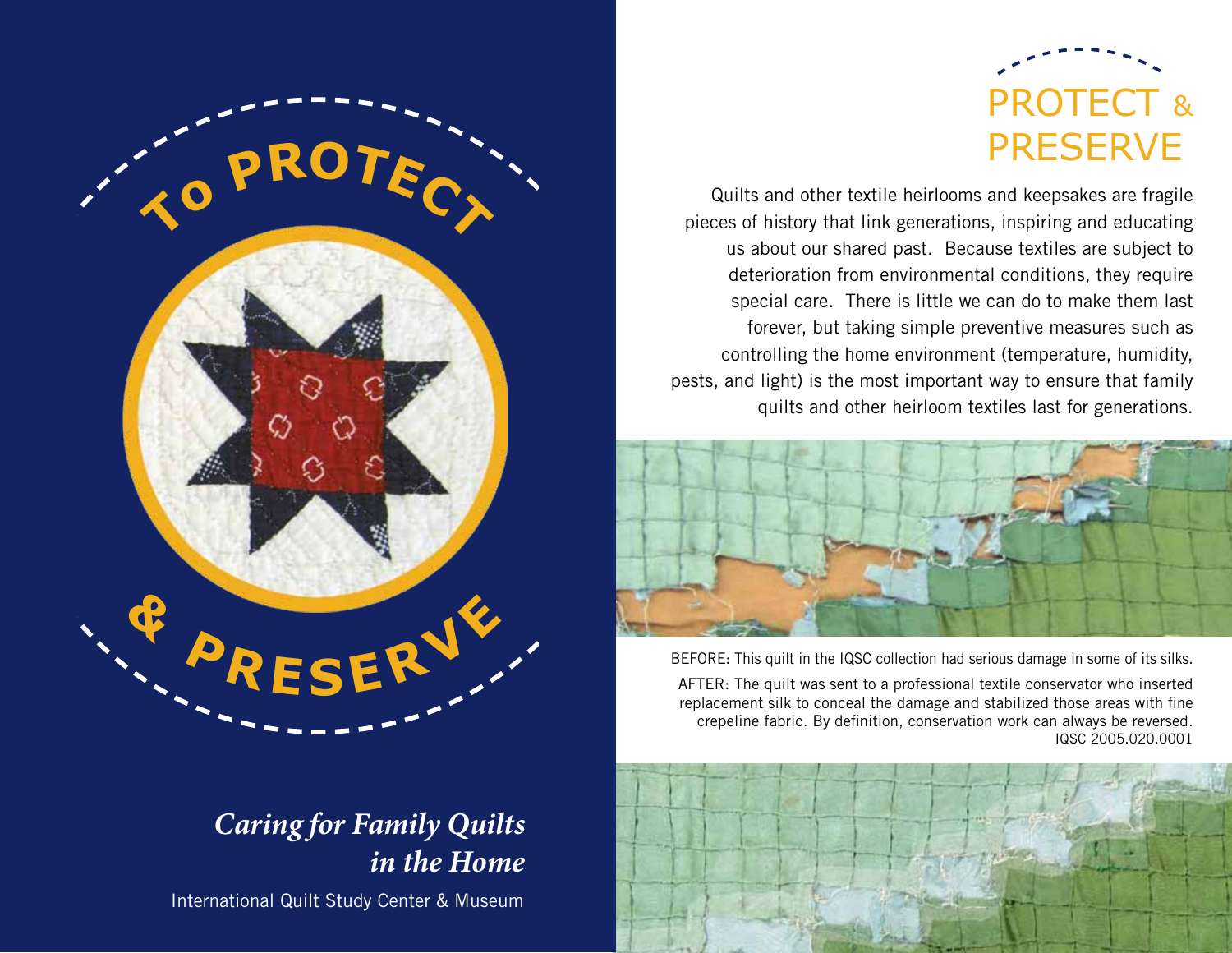## DETER PESTS!

Deter pests by keeping storage areas clean with frequent vacuuming, by making sure items are clean when placed in storage, and by maintaining proper temperature and humidity. Then inspect the storage area regularly, so that evidence of pests is discovered early and corrective action can be taken. The major insects that attack textiles are webbing clothes moths and carpet beetles. These insects are especially attracted to wool, silk, hair and feathers.

Cedar chests and closets may have almost no value as moth or carpet beetle repellents. The value of a cedar chest is that the chest is tightly closed, thus preventing entry of moths or beetles. Furthermore, woods of any type release volatile, acidic oils that yellow and weaken textiles if items are placed in direct contact with them. Therefore, line wooden shelves and cedar chests with a barrier of washed cotton sheeting or muslin or acid-free tissue paper. The active ingredient in mothballs is harmful to humans and should be avoided.

Insect damage often occurs on textiles made from protein fibers—wool and silk—like in this crazy quilt where moth larvae consumed parts of the red fabric, exposing the plaid foundation fabric underneath. IQSC 2001.005.0002





The upper portion of this quilt has faded, probably due to direct sunlight exposure. IQSC 2008.040.0029

All light fades and weakens textiles. Sunlight and fluorescent light are especially damaging because they emit high levels of ultraviolet radiation. Damage caused by light is cumulative and irreversible. Therefore, store textiles in darkness and dim the lights in areas where quilts and textile keepsakes are displayed. Keep the shades drawn on windows, reduce the number of lights and/or reduce the wattage of light bulbs, and turn off any artificial lights when not in a room.

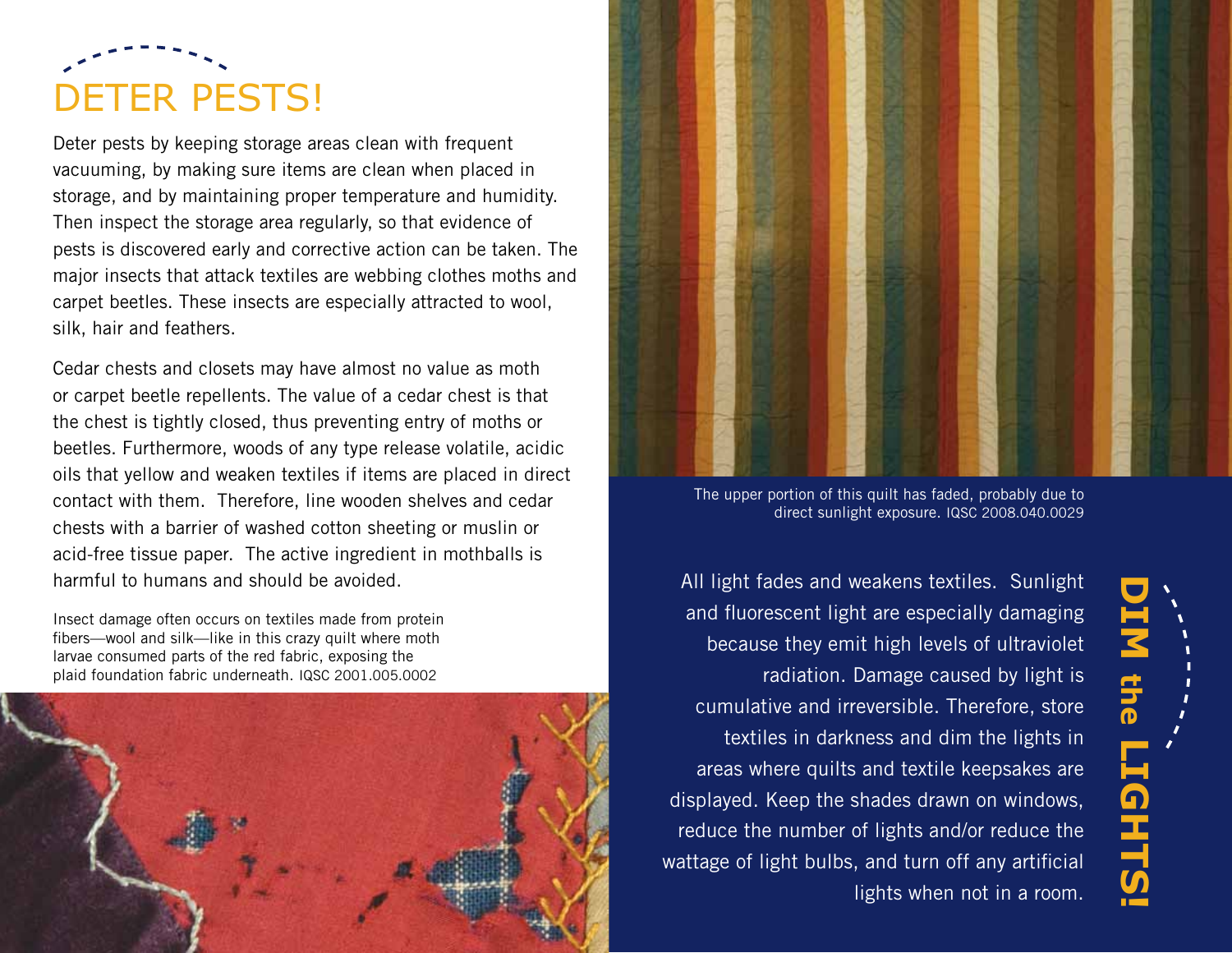

Spot-cleaned with bleach at some time in its past, this quilt's white fabric is disintegrating. IQSC 1997.007.0306

## **To CLEAN or NOT to CLEAN?**

Generally the answer to this question is a resounding "no!" Washing a quilt has too many risks involved to recommend it. Colors can bleed and the agitation and abrasion of washing—even a gentle hand washing—can damage fragile textiles. It is best to consult a textile conservator before washing a quilt or heirloom textile.

A musty smelling quilt can be aired by placing it outside on a sunny day (sandwiched between two sheets) and monitoring it closely. If it appears dusty, the quilt may be vacuumed by putting a piece of tulle (a soft, sheer netting) over the nozzle, setting the vacuum cleaner at its lowest suction level, and gently passing the nozzle over the surface.



Study Center & Museum. Acid-free products are commercially available from many different sources.

When storing folded textiles in ordinary cardboard boxes, wooden drawers or on closet shelves, protect them from direct contact with the cardboard or wood by lining the shelves, drawers or boxes with layers of archival (acid-free) tissue or washed unbleached cotton muslin or sheeting. Why? Ordinary cardboard and wood emit volatile acids that deteriorate and yellow textiles over time. Archival boxes and tissue are available from museum suppliers, as well as some local dry cleaners.

Plastic containers made of new (not recycled) High Density Polyethylene (HDPE) or Polypropylene (PP) may be used for storage of textiles if they are lined with layers of archival tissue or washed cotton muslin or sheeting. To identify containers made of new plastic, select clear or milky white translucent (not colored) containers, then check for these symbols on the



Why do you need to line the container? Because this will protect your quilts and keepsakes from coming in direct contact with the plastic, where damaging volatile gases may be present in higher concentrations and where moisture may condense,